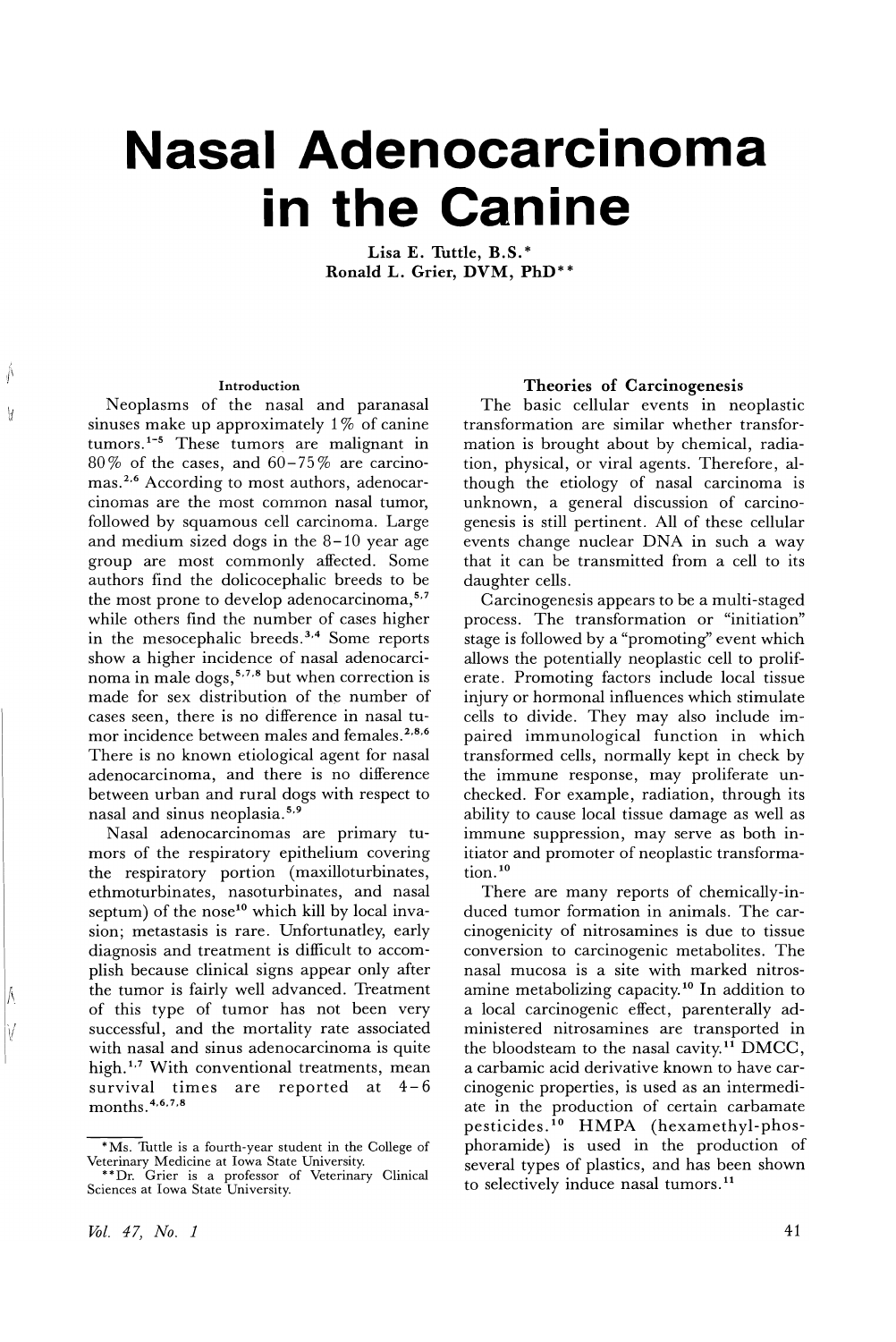## Clinical Description

Early clinical signs of nasal and sinus adenocarcinoma are nonspecific, and most cases a veterinarian sees are already well advanced. No pathognomonic clinical pathological, physical, or radiographic signs appear until a substantial part of the nasal cavity is involved. An average of 2-6 months elapse between the onset of clinical signs and the definitive diagnosis.<sup>3,6</sup>

Common signs of an acute nasal tumor are unilateral nasal or ocular serous discharge, turning mucopurulent due to secondary bacterial invasion, and then proceding to hemorrhage and sneezing.  $1, 2, 5, 6, 11$  As the lesion progresses, the nasolacrimal duct may become obstructed<sup>2,6</sup> resulting in a mucoid ocular discharge. If the tumor erodes through the cortical bone of the maxilla or nasal bones, facial swelling (with or without ulceration) and distortion may result.<sup>2,7</sup> Ocular signs such as exophthalmos, scleral injection, and conjunctivitis result when the tumor invades the orbit in advanced cases.1,2,6 Often, the nasal discharge has a fetid odor from necrotic tissue. 9 The animal may paw at its nose, presumably from the pain associated with a rapidly growing tumor in a small, enclosed area. 7 The tumor may invade the cranial cavity, in which case neurological signs such as violent seizuring can occur.<sup>7,9</sup>Differential diagnoses include a chronic rhinitis secondary to infection or trauma, foreign body lodged in the nasal cavity, fungal disease, tooth root abscess, and in certain geographical areas, *Linguatula serrata* or *Pneumonyssus caninum.*

## Diagnosis

Physical examination of the nasal passages is best done while the animal is under general anesthesia. An otoscope works well to evaluate the rostral third of the nasal cavity. Intranasal neoplasia rarely involves this part of the nasal cavity even in advanced cases, but anterior rhinoscopy can help to eliminate nasal foreign body as the cause of the observed clinical signs. Rhinoscopy of the posterior nasal cavity can be accomplished using a dental mirror and a good light source, after the soft palate is retracted rostrally. This examination aids in ruling out abnormalities such as soft palate polyps and nasopharyngeal tumors in the caudal nasal cavity.<sup>1</sup>

Nasal washings with saline allow one to get a sample for cytological examination. The

dog is put in lateral recumbency with the affected side down. An endotracheal tube with an inflated cuff is used to prevent excess fluid from reaching the lower airways. A flexible tube is attached to a 35cc syringe, and 5-10cc of saline is flushed through the nares, or from behind the nasopharynx, using alternating positive and negative pressure. This procedure may have to be repeated several times to get enough cells for cytological evaluation. <sup>8</sup> Some workers<sup>5,7</sup> have obtained false negative results with this procedure, and diagnosed non-malignant inflammatory changes only to have later biopsy results indicate malignant adenocarcinoma. This is not surprising since most tumors have reactive tissue in their matrix, especially in the peripheral areas of the tumor.<sup> $7,9$ </sup> If neoplastic cells are seen, a positive diagnosis can be made.

Bacterial, mycotic, and yeast cultures should always be done, keeping in mind that bacteria isolated from the nasal cavity may be part of the normal flora (especially if a mixed culture is obtained) or may be secondary to the presence of a foreign body or tumor. Under these circumstances, antibiotics will not cure the secondary rhinitis, although a temporary response may be seen.<sup>1,2</sup> Positive bacterial cultures are obtained in over  $60\%$  of the nasal discharges cultured, with a variety of organisms recovered (i.e. coliforms, streptococcus, staphylococcus).<sup>2</sup> Of the fungal diseases which affect the nasal cavity and sinuses, aspergillosis is most common, with blastomycosis, cryptococcosis, and nasal penicilliosis occurring less frequently. 2

The lesion can be biopsied either through a surgical approach through the nasal bones prior to curettage of the sinuses and/or nasal cavity, or by introducing a large-gauge polypropylene urinary catheter into the nose. The catheter is cut at a 45° angle to form a sharp cutting edge. The catheter is advanced into the site of the lesion via an otoscope speculum, and suction is applied using a  $12cc$ syringe. Plugs of tissue can be obtained in this manner. The cell type which is the origin of the nasal tumor is impossible to determine, as all of the mucosa of the nasal cavity and sinuses consists of pseudostratified columnar epithelium, and both mucous and serous glands are found beneath the basement membrane. Malignant epithelial neoplasms originating in the nasal cavity could conceivably have originated from any of these normal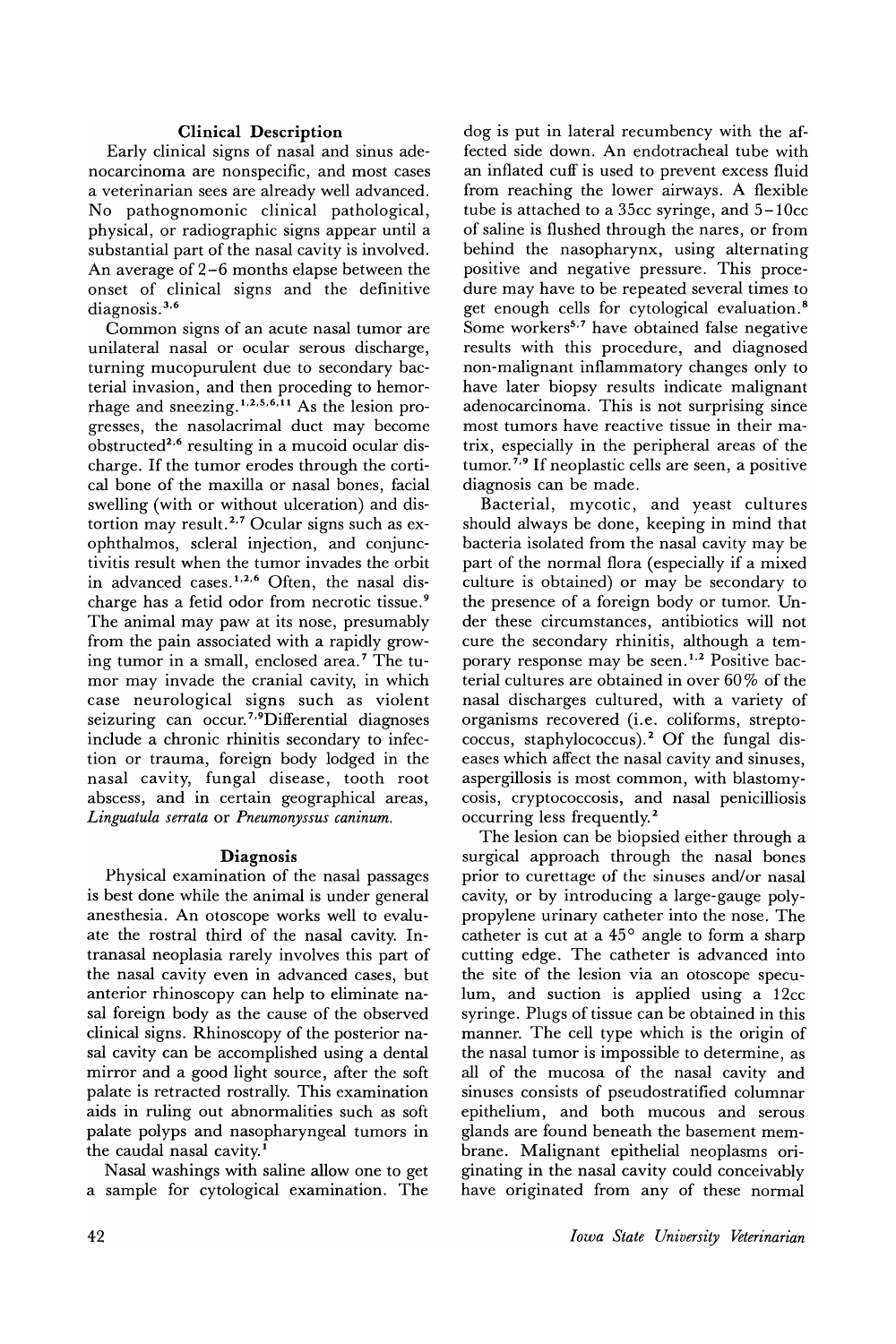structures.<sup>6</sup>

Perhaps the most reliable way of diagnosing an advanced nasal neoplasm is by radiography. The animal should be under general anesthesia, and in addition to the routine ventrodorsal and lateral projections of the skull, frontal sinus, open-mouth and intraoral nonscreen films should be taken.<sup>1,2,5</sup> A consistent sign of an early nasal epithelial cell tumor is a unilateral increased soft tissue density of the turbinates which results in a loss of the fine trabecular pattern of the normal turbinates.<sup>1,2,5,6,7</sup> This homogeneous density is the result of cells, debris, and fluid silhouetting with the turbinates. At this point, the appearance of the early epithelial tumor and a nondestructive inflammatory response can be similar, but as the tumor progresses, the density surrounding the turbinates becomes more heterogeneous from advancing turbinate destruction.<sup>2</sup> Nasal septum and vomer bone erosion can occur from a malignant neoplasm.2,5,6,7 Destruction of overlying cortical bone is a feature of neoplastic processes. 2,6 Nasal mycosis typically results in a more lucent than normal nasal cavity as opposed to the increased density seen with adenocarcinoma. Radiographic changes suggesting a chronic inflammatory process (bacterial or allergic) include bilateral increased tissue densities, exaggerated or coarse trabecular turbinate changes, minimal alterations in overlying bone and complete or partial resolution of the lesion on serial radiographs. <sup>2</sup>

## **Therapy**

The total physical status of the animal must be considered before any type of therapy is undertaken. All forms of cancer therapy are toxic to some degree and it is the veterinarian's responsibility to ascertain if the patient can survive therapy. A GBG and blood chemistries should always be run before a treatment regime is started. The frequency of administration may also be a factor to be considered if the treatment, e. g. radiotherapy, is located a great distance from client's home. The client should also be forewarned that follow-up visits will be necessary to monitor therapeutic results. .

Surgery is perhaps the first therapy considered when nasal or sinus adenocarcinoma is strongly suspected or diagnosed. However, its value is in allowing the surgeon to "debulk" the tumor and in providing biopsy specimens.

*UJI.* 47, *No. 1*

Surgery as the sole therapy for a nasal tumor offers no benefit for long-term survival. 5,7,8,12,13,2 The procedure consists of removing a dorsal flap of bone from the nasal and maxillary bones which mayor may not be replaced.1,2,7,8,9,14 If the excised bone is not replaced it is imperative that the periosteum be preserved to facilitate obtaining an airtight closure. Once the cavity or sinus is exposed, radical excision and curettage of the neoplasm is attempted. The nasal turbinates and septum are removed when necessary.<sup>8,12</sup>

Gryosurgery is performed after routine surgery and curettage of the nasal cavity.<sup>1,8</sup> Liquid nitrogen can be sprayed or poured on the area to be frozen, but it is probably better to avoid the latter method as the amount of freezing is more difficult to control. Thermocouples are placed outside the maxillary bones and below the hard palate to estimate the depth of freezing. Using a commercially available cryosurgery unit, the maxillary bones, bony orbit, cribriform plate, and frontal sinuses can be frozen. The hard palate should be frozen with caution, as the mucosal covering of the roof of the mouth can be damaged. The theory behind cryosurgery is that rapid freezing  $(-20^{\circ}C)$  and slow thawing destroy viable tumor cells that are still left after curettage. The frozen bone dies but remains in place as an autogenous bone graft, allowing revascularization and new bone growth.<sup>8,12</sup>

Hyperthermia is an alternate method of killing residual tumor cells after the nasal cavity and/or sinuses are curetted, or in conjunction with radiotherapy. Advocates of hyperthermia state that 1) heat suppresses the ability to repair radiation damage; 2) heat enhances the expression of lethal radiation damage; 3) tumor cells may be more heatsensitive than normal cells; and 4) hypoxic cells are more heat-sensitive than aerobic cells. <sup>15</sup> High frequency current (500 KHz) with direct or capacitative coupling is applied to the tumor. Intratumor temperatures are monitored using 26ga needle thermistor probes. 14

Radiotherapy is one of the more commonly used therapies as an adjunct to surgery,  $3,4,6,7,8$ cryosurgery,<sup>4</sup> or hyperthermia. <sup>14</sup> Although many believe that radiotherapy coupled with surgery offers the best way to manage nasal tumors<sup>2,4,6,8</sup> and may prolong the lifespan of the dog  $5-14$  months longer than surgery alone,<sup>15</sup> a drawback is that the equipment re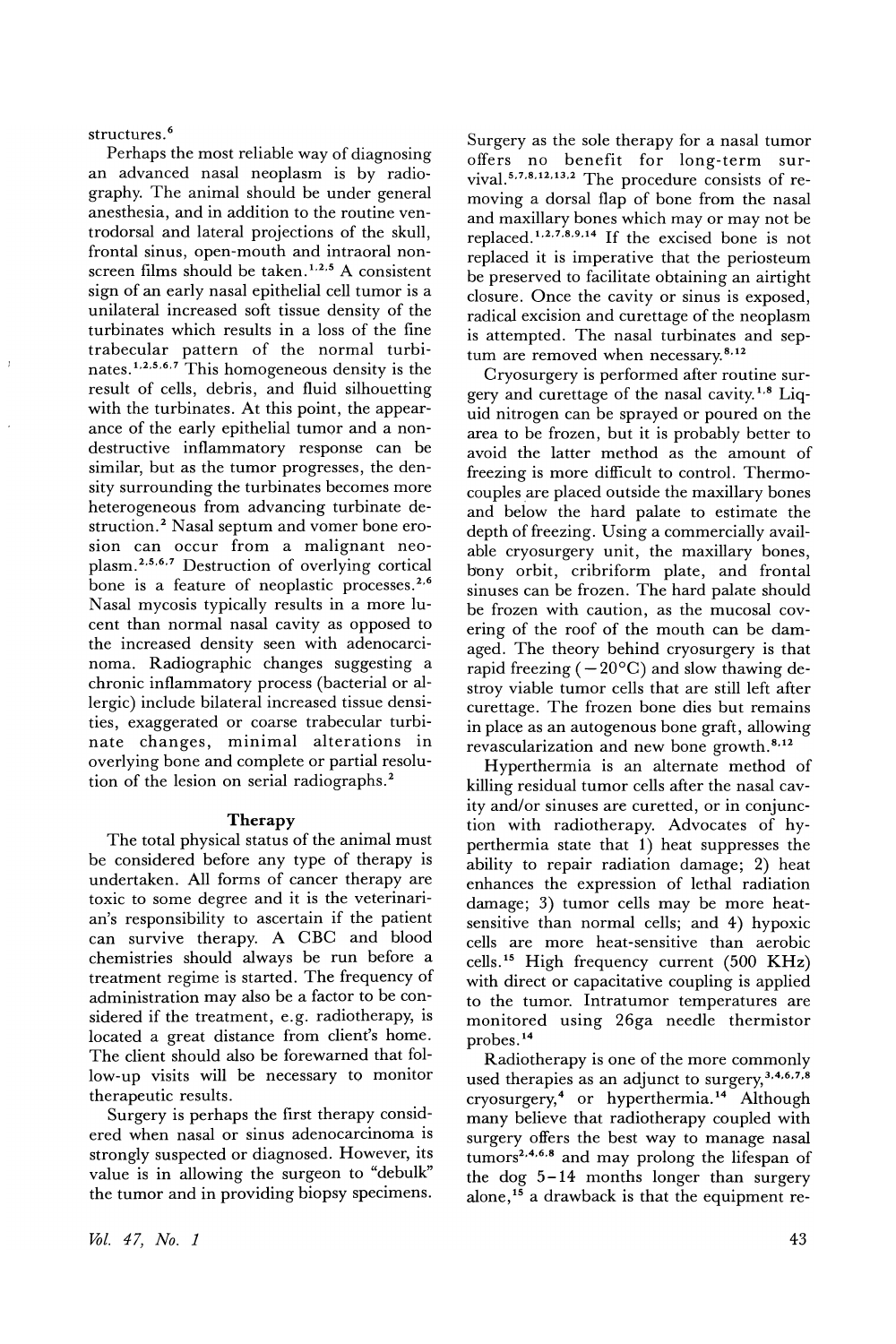quired is usually available only at universities. Also, treatments are expensive and often done on a Monday/Wednesday/Friday schedule for a period of up to 3 weeks, necessitating frequent trips by the client to the treatment facility.4,6,8 Radiation is delivered either by using orthovoltage X-rays, or by using Cobalt or Cesium to deliver gamma radiation.

Immunotherapy or immunopotentiation is an attempt to enhance the body's own immune response to disease. It can be used alone or as an adjunct to other therapy.8 One treatment is adjuvant therapy using levamisole, BCG (Bacillus Calmette-Guerin), or mixed bacterial vaccine (MBV). 8,15 Administered parenterally or intralesionally, this entails fairly long-term treatment, and not all workers are convinced of its efficacy. 2,15 Major side effects are fever, chills, nausea, and vomiting. <sup>15</sup>

Tumor-specific vaccines have been used against some carcinomas. <sup>15</sup> Tumor cells are taken from the patient's tumor and modified by various techniques in order to kill the cells but hopefully maintain their antigenicity. However, it is unlikely that tumor vaccines will become commonplace in veterinary medicine due to difficulty in preparing the vaccine.

Chemotherapy is another method of managing nasal adenocarcinoma in the dog. There are over 20 anti-cancer drugs commercially available,15 all of which work at a specific stage of cell division or interfere with specific cellular reactions to slow down or stop tumor cell proliferation. Drug dosages are frequently expressed in mg/ $M^2$  of body surface area, as this correlates well with such physiological parameters as blood volume and urea clearance. Conversion tables are available for converting mg/kg dosages into mg/M2 dosages, as well as for converting kg of body weight into  $M<sup>2</sup>$  of surface area.<sup>5,15</sup>

Most chemotherapeutic drugs are toxic to all dividing cells, and there can be a fine line between therapeutic and toxic doses. Therefore, it is essential that all animals undergoing chemotherapy be closely monitored for toxic side effects, because most patients with neoplasia are older animals. Monitoring should consist of physical examinations, CBCs and serum chemistries, and renal function tests every  $7-10$  days.<sup>8,15</sup>

Drugs used clinically in treating adenocarcinomas include triethylene-thiophosphoramide (Thio-TEPA®), fluorouracil, ac-

tinomycin D, doxorubicin (Adriamycin®), bleomycin, and L-phenyulalanine mus- $\text{tard.}^{4,15}$  No one drug has shown to be very efficacious in treating nasal tumors. A pilot study for the efficacy of thioproline was recently conducted at ISU. <sup>16</sup> Although it was deemed doubtful that thioproline has significant cytostatic activity, it decreases epistaxis (which often results in the decision to euthanize the animal) by interfering with tumor vascularization. No toxicosis from drug administration was found, but pain and abscessation at injection sites were frequent complications.

#### **Conclusion**

Although the overall incidence of nasal adenocarcinoma in the canine population is not high, it is a highly malignant tumor in which early diagnosis and treatment is necessary. Nasal tumors should always be considered in mid-to large-breed dogs with a history of insidious onset of dyspnea, nasal discharge (especially epistaxis), and sneezing.

At the present time, the best means for managing canine nasal tumors appears to be a combination of surgery and radiotherapy. Owners must be made aware that treatment of advanced nasal carcinoma is only palliative and helps to relieve the symptoms. There is no cure for nasal adenocarcinoma, and most patients die or are euthanized within 12 months of diagnosis.

#### **REFERENCES**

- 1. Bright RM and Bojrab Mj: Intranasal neoplasia in
- the dog and cat. *JAAHA* 12:806, 1976. 2. Legendre AM, Spaulding K, Krahwinkel Dj: Canine nasal and paranasal sinus tumors. *]AAHA* 19:115,1983.
- 3. Norris AM: Intranasal neoplasms in the *dog.JAAHA* 15:231, 1979.
- 4. Thrall DG and Harvey CE: Radiotherapy of malignant nasal tumors in 21 dogs.  $JAVMA$  183(6) 663-666, 1983.
- 5. Ettinger SJ: Textbook of Internal Veterinary Medicine. Philadelphia, W. B. Saunders. 1983. pp. 368-40\ 709- 710.
- 6. Madewell BR, Priester WA, Gillette EL, Snyder SP: Neoplasms of the nasal passages and paranasal sinuses in domesticated animals as reported by 13 veterinary colleges. Am. *J. Vet. Res.* 37:851-856; 1976.
- 7. Bradley PA and Harvey CE: Intranasal tumors in the dog. An evaluation of prognosis. *J. Sm. An. Prac.* 14:459, 1973.
- 8. MacEwan EG, Withrow Sj, Patnaik AK: Nasal tumors in the dog: Retrospective evaluation of diagnosis, prognosis, and treatment. jAVMA. 170:45, 1977.
- 9. Bright RM and Bojrab Mj: Intranasal neoplasia in the dog and cat. *JAAHA* 12:806, 1976.